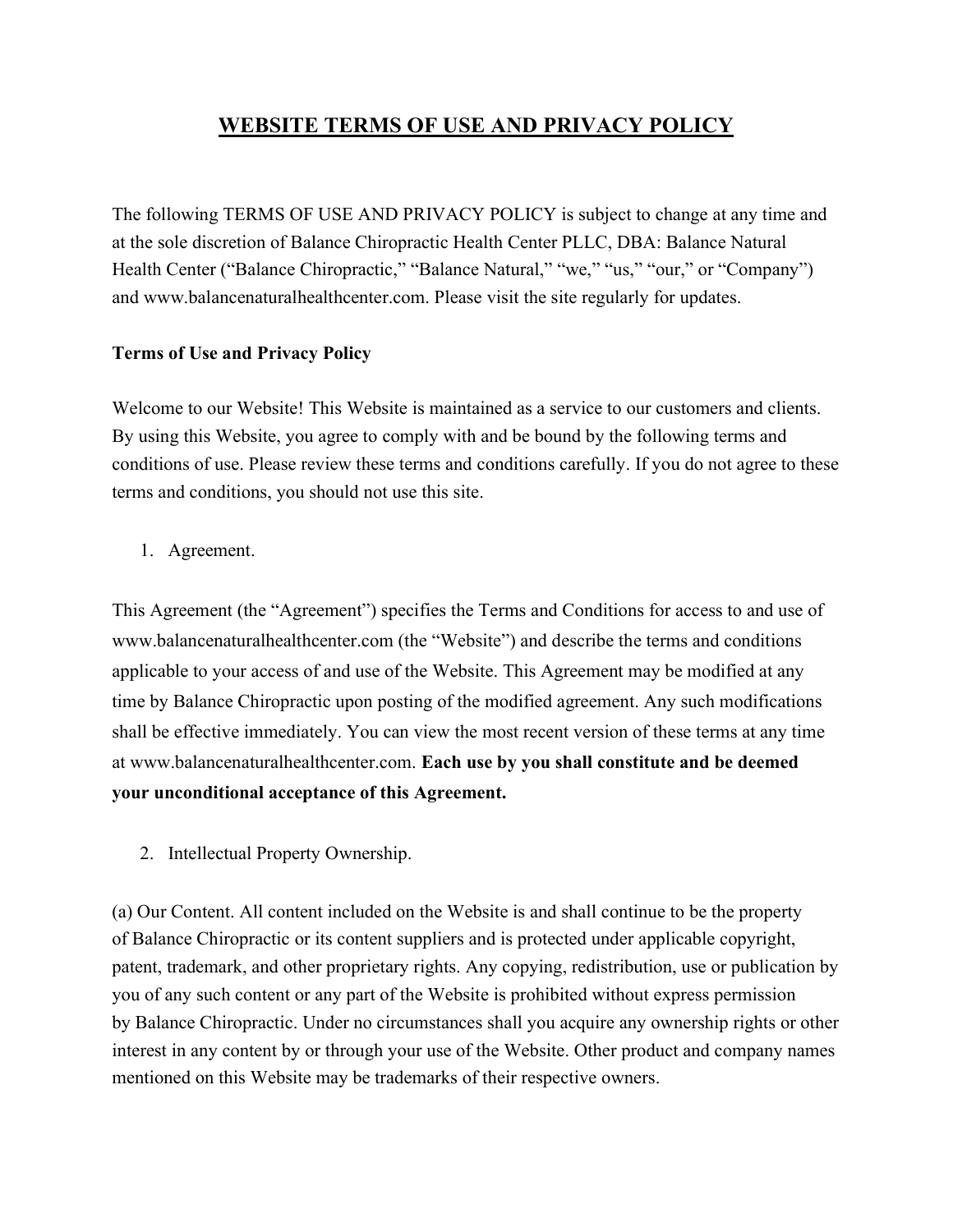(b) Personal Use. Balance Chiropractic grants you a limited, revocable, nonexclusive license to use the Website solely for your own personal use and not for republication, distribution, assignment, sublicense, sale, preparation of derivative works, or other use. You agree not to copy materials on the Website, reverse engineer or break into the Website, or use materials, products or services in violation of any law. The use of the Website is at the discretion of Balance Chiropractic and Balance Chiropractic may terminate your use of the Website at any time.

(c) Other Uses. All other use of Content from the Website, including, but not limited to uploading, downloading, modification, publication, transmission, participation in the transfer or sale of, copying, reproduction, republishing, creation of derivative works from, distribution, performance, display, incorporation into another website, reproducing the Website (whether by linking, framing or any other method), or in any other way exploiting any of the Content, in whole or in part, is strictly prohibited without Balance Chiropractic prior express written consent.

## 3. Disclaimers.

(a) DISCLAIMER OF WARRANTIES. THE INFORMATION ON THIS WEBSITE IS PROVIDED ON AN "AS IS," "AS AVAILABLE" BASIS. YOU AGREE THAT USE OF THIS WEBSITE IS AT YOUR SOLE RISK. BALANCE CHIROPRACTIC DISCLAIMS ALL WARRANTIES OF ANY KIND, INCLUDING BUT NOT LIMITED TO ANY EXPRESS WARRANTIES, STATUTORY WARRANTIES, AND ANY IMPLIED WARRANTIES OF: MERCHANTABILITY, FITNESS FOR A PARTICULAR PURPOSE, AND NON-INFRINGEMENT. YOUR SOLE AND EXCLUSIVE REMEDY RELATING TO YOUR USE OF THE WEBSITE SHALL BE TO DISCONTINUE USING THE WEBSITE. FURTHERMORE, BALANCE CHIROPRACTIC DOES NOT WARRANT THAT USE OF THE WEBSITE WILL BE UNINTERRUPTED, AVAILABLE AT ANY TIME OR FROM ANY LOCATION, SECURE OR ERROR-FREE, THAT DEFECTS WILL BE CORRECTED, OR THAT THE SERVICE IS FREE OF VIRUSES OR OTHER HARMFUL COMPONENTS. BALANCE CHIROPRACTIC, ITS SUBSIDIARIES, VENDORS AND AFFILIATES DISCLAIM ANY RESPONSIBILITY FOR THE DELETION, FAILURE TO STORE, OR UNTIMELY DELIVERY OF ANY INFORMATION OR MATERIALS, AND ANY MATERIAL DOWNLOADED OR OTHERWISE OBTAINED THROUGH THE WEBSITE. USE OF THE WEBSITE'S SERVICES IS DONE AT YOUR OWN DISCRETION AND RISK, AND YOU WILL BE SOLELY RESPONSIBLE FOR ANY DAMAGES TO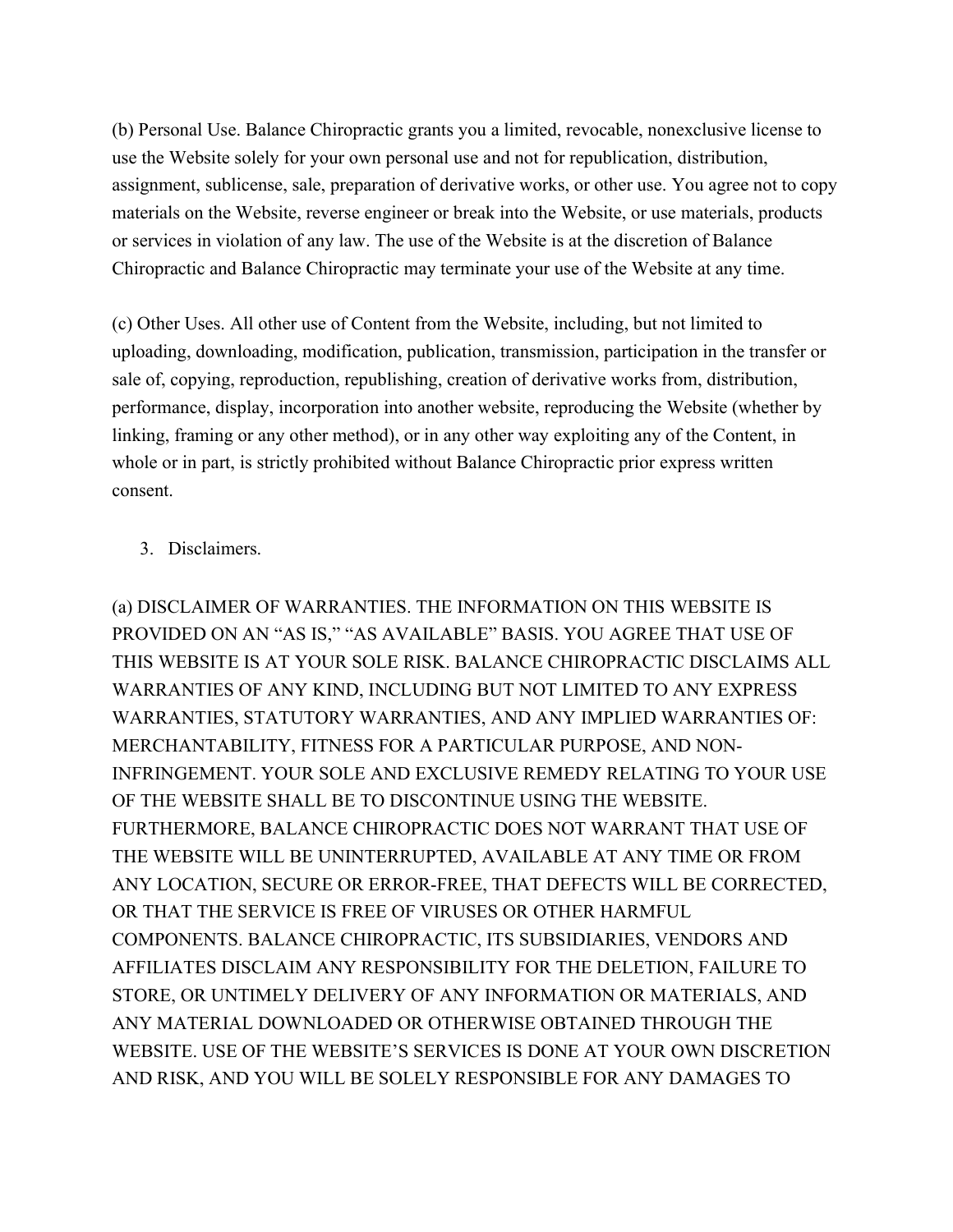YOUR COMPUTER SYSTEMS OR LOSS OF DATA THAT MAY RESULT FROM THE DOWNLOAD OF SUCH INFORMATION OR MATERIAL.

(b) LIMITATION OF LIABILITY. BALANCE CHIROPRACTIC SHALL NOT BE RESPONSIBLE OR LIABLE TO PROVIDERS OR ANY THIRD PARTIES UNDER ANY CIRCUMSTANCES FOR ANY INDIRECT, CONSEQUENTIAL, SPECIAL, PUNITIVE OR EXEMPLARY DAMAGES OR LOSSES, INCLUDING BUT NOT LIMITED TO, DAMAGES FOR LOSS OF PROFITS, GOODWILL, USE, DATA OR OTHER INTANGIBLE LOSSES WHICH MAY BE INCURRED IN CONNECTION WITH BALANCE CHIROPRACTIC OR THE WEBSITE, OR USE THEREOF, OR ANY OF THE DATA OR OTHER MATERIALS TRANSMITTED THROUGH OR RESIDING ON THE WEBSITE OR ANY SERVICES, OR INFORMATION PURCHASED, RECEIVED OR SOLD BY WAY OF THE WEBSITE, REGARDLESS OF THE TYPE OF CLAIM OR THE NATURE OF THE CAUSE OF ACTION, EVEN IF BALANCE CHIROPRACTIC HAS BEEN ADVISED OF THE POSSIBILITY OF DAMAGE OR LOSS.

(c) IF THE FOREGOING LIMITATIONS OR THE LIMITATIONS WITHIN THE TERMS AND CONDITIONS OF USE ARE HELD TO BE UNENFORCEABLE, THE PROGRAM OPERATOR'S LIABILITY FOR DAMAGES UNDER THIS AGREEMENT TO ANY PERSON OR ENTITY SHALL NOT EXCEED THE AMOUNT OF FEES PAID BY THAT PERSON OR ENTITY FOR THE PRODUCT, SERVICE, AND/OR SOFTWARE (LICENSE).

(d) Before participating in any wellness program or using any wellness products or services that may be described and/or made accessible in or through our Website, we strongly recommend that you consult with a physician or other healthcare provider. While some of Balance Chiropractic' staff may be professional care providers, Balance Chiropractic, its staff and its content providers are not rendering professional advice of any kind to you personally, including without limitation: medical, psychological, emotional, relationship or personal growth advice, counseling, therapy, treatment or coaching, but are merely providing general education and information to you about wellness topics, unless otherwise agreed to in writing. You acknowledge and agree that when participating in any wellness program or other activity or program described in our services there is the possibility of physical injury, emotional distress and/or death, and you assume the risk and responsibility for any such results. This Website and the services provided by Balance Chiropractic DO NOT necessarily create a doctor-patient relationship. Information provided on this Website DOES NOT create a doctor-patient relationship between you and Sara Cooper, DC.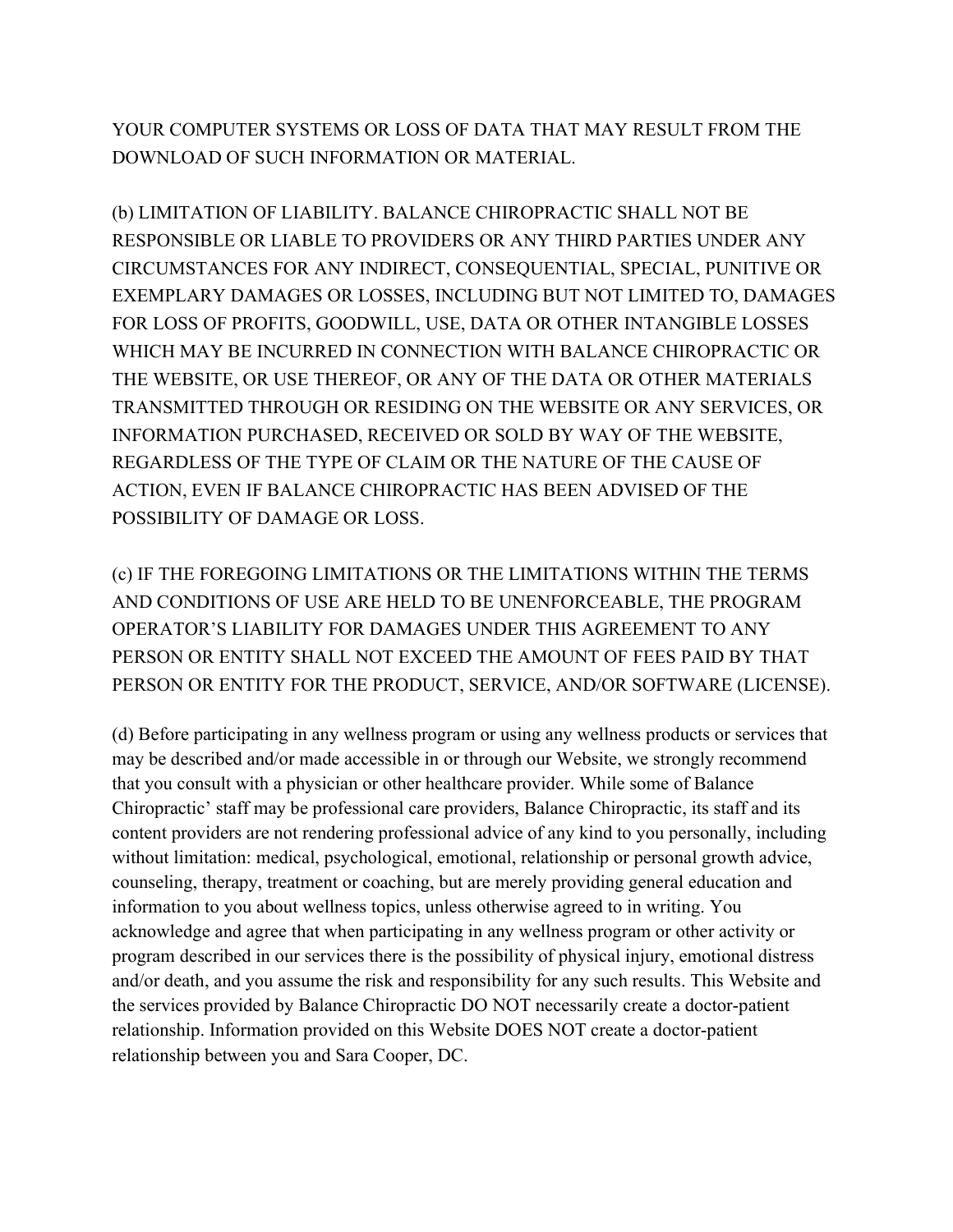(e) To the extent you have in any manner violated or threatened to violate our intellectual property rights, we may seek injunctive or other appropriate relief in any court located in Ramsey County, Minnesota, USA and you consent to exclusive jurisdiction and venue in such courts. Use of our Website is unauthorized in any jurisdiction that does not give effect to all provisions of these terms and conditions, including without limitation this paragraph. You agree that no joint venture, partnership, employment, or agency relationship exists between you and Balance Chiropractic as a result of this agreement or use of the Website, products, and/or services. Our performance of this agreement is subject to existing laws and legal process, and nothing contained in this agreement is in derogation of the right to comply with governmental, court and law enforcement. If any provision is determined to be invalid or unenforceable pursuant to applicable law including, but not limited to, the warranty disclaimers and liability limitations set forth above, then the invalid or unenforceable provision will be deemed superseded by a valid, enforceable provision that most closely matches the intent of the original provision and the remainder of the agreement shall continue in effect. YOU HEREBY IRREVOCABLY WAIVE ANY AND ALL RIGHT TO TRIAL BY JURY IN ANY ACTION, SUIT, PROCEEDING, CLAIM OR COUNTERCLAIM ARISING UNDER OR IN RELATION TO THIS AGREEMENT.

(f) This Agreement shall be governed and construed in accordance with the laws of Minnesota, USA applicable to agreements made and to be performed in Minnesota, USA.

 (g) Dispute Resolution, Attorneys' Fees. You agree that Minnesota law will govern this Agreement and that any action, suit, proceeding, or claim arising out of or related to this Agreement must be brought exclusively in federal or state courts located in Ramsey County, Minnesota. You hereby submit to the in personam jurisdiction and venue of such courts and waive any objection based on inconvenient forum. You agree to indemnify Balance Chiropractic for all of its reasonable attorneys' fees and costs incurred as a result of any action, suit, proceeding or claim brought by You or Balance Chiropractic in which Balance Chiropractic is found to be the prevailing party. YOU HEREBY IRREVOCABLY WAIVE ANY AND ALL RIGHT TO TRIAL BY JURY IN ANY ACTION, SUIT, PROCEEDING, CLAIM OR COUNTERCLAIM ARISING UNDER OR IN RELATION TO THIS AGREEMENT.

4. Miscellaneous.

(a) Prohibition Against Data Mining. You are prohibited from data mining, scraping, crawling, email harvesting or using any process or processes that send automated queries to the Balance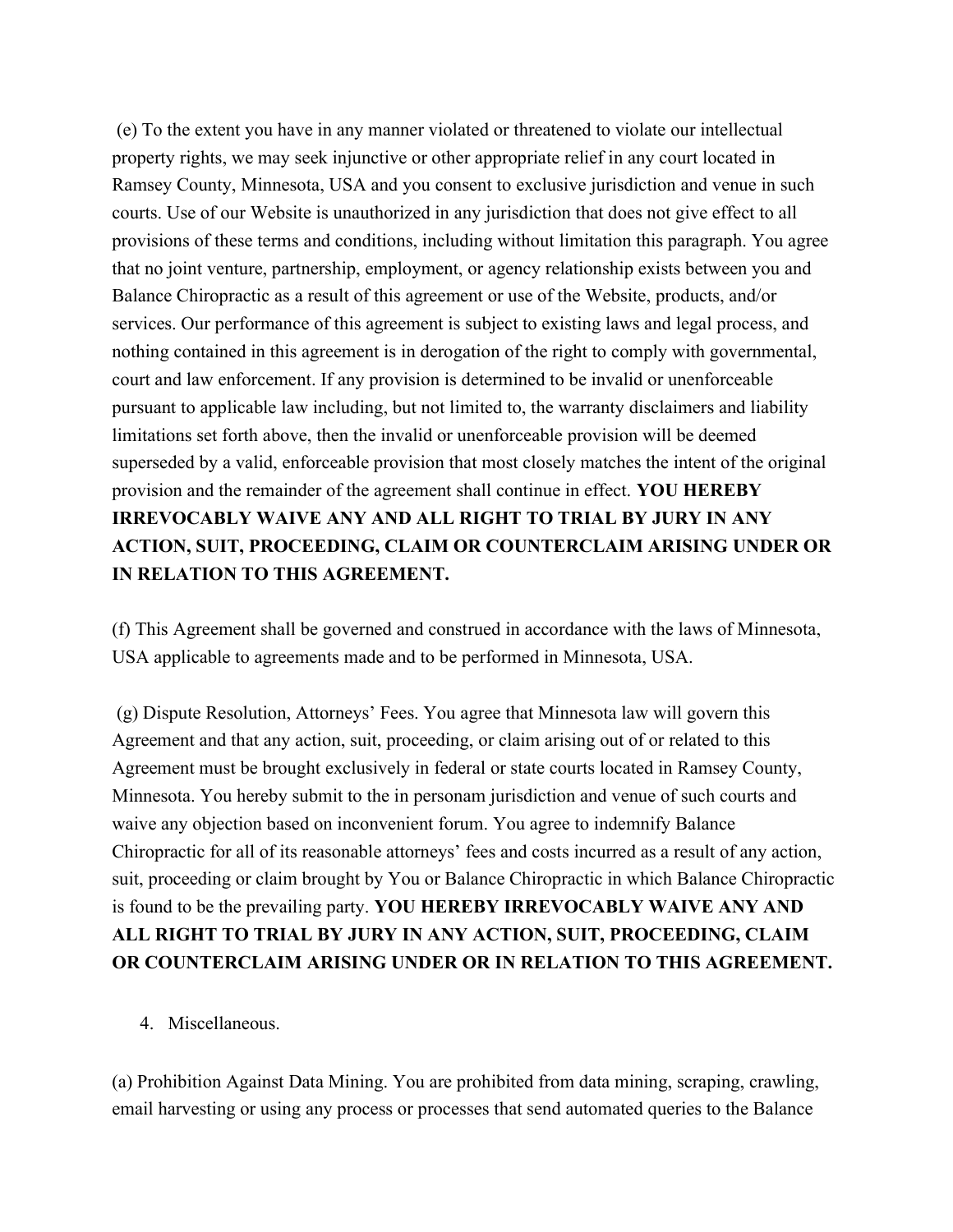Chiropractic Website. You may not use the Balance Chiropractic Website to compile a collection of listings, including a competing listing product or service. You may not use the Website or any materials for any unsolicited commercial e-mail.

(b) Intended Audience. The Website is intended for adults only. The Website is not intended for any children under the age of 18.

(c) Compliance with Laws. You agree to comply with all applicable laws regarding your use of the Website. You further agreed that information provided by you is truthful and accurate to the best of your knowledge.

(d) Indemnification. You agree to indemnify, defend and hold Balance Chiropractic and our partners, employees, and affiliates, harmless from any liability, loss, claim and expense, including reasonable attorney's fees, related to your violation of this Agreement or use of the Website.

(e) DMCA Notice. If you believe your work has been copied in a way that constitutes copyright infringement, please provide a notice containing all of the following information to our Copyright Agent:

(1) An electronic or physical signature of the person authorized to act on behalf of the owner of the copyright interest;

(2) A description of the copyrighted work that you claim has been infringed;

(3) A description of where the material that you claim is infringing is located on the Website;

(4) Your address, telephone number, and e-mail address;

(5) A statement by you that you have a good faith belief that the disputed use is not authorized by the copyright owner, its agent, or the law; and

(6) A statement by you, made under penalty of perjury, that the above information in your notice is accurate and that you are the copyright owner or authorized to act on the copyright owner's behalf.

Our Copyright Agent for Notice of claims of copyright infringement on the Website is Balance Chiropractic, who can be reached as follows:

By Mail: Balance Chiropractic Health Center, PLLC, 1 West Water Street STE 270, Saint Paul, MN 55107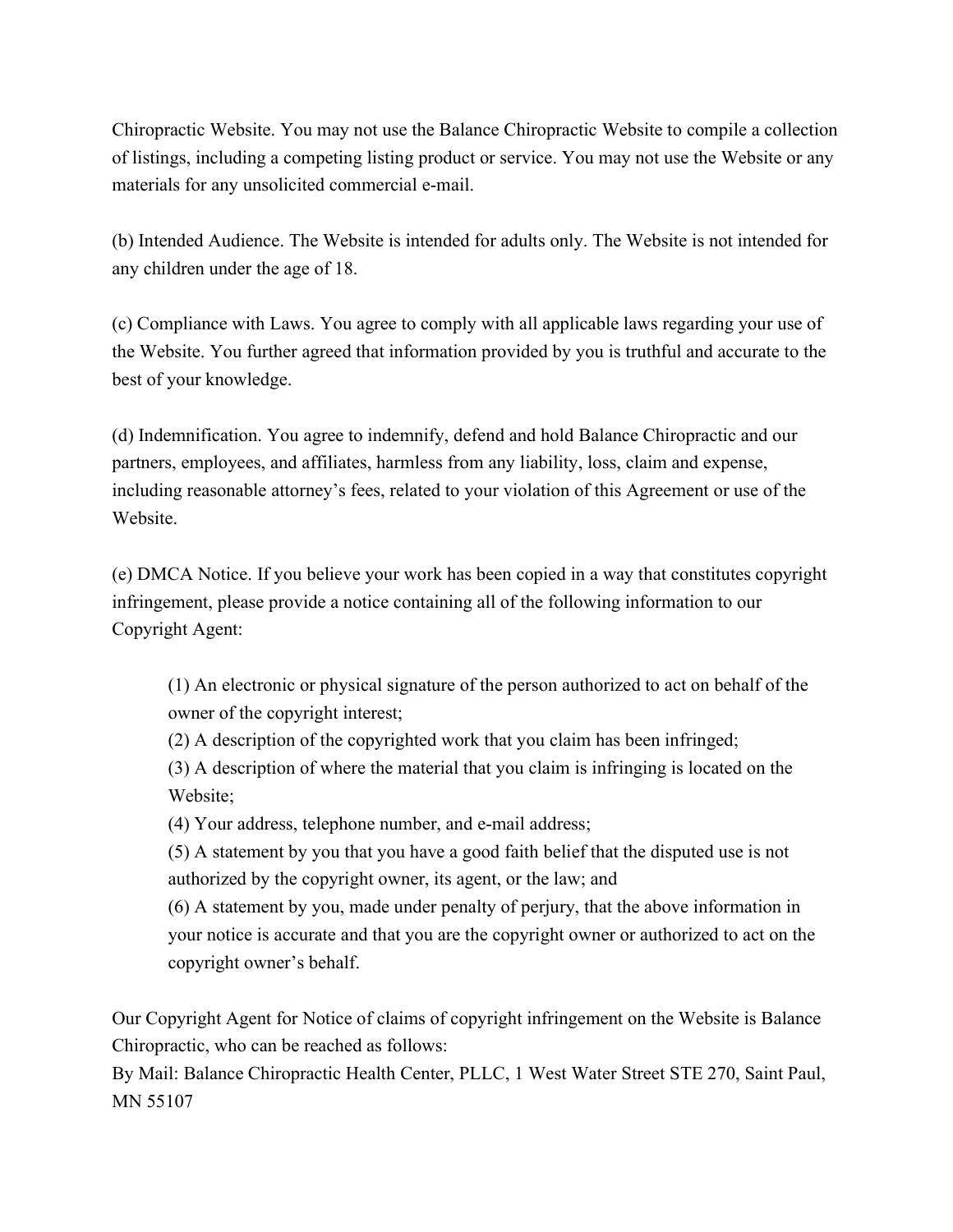By e-mail: dr.sara@balancenaturalhealthcenter.com Copyright © 2017

(f) Links. These terms of use apply only to our Sites, and not to the Sites of any other companies or organizations, including those we link to. We do not maintain, create, endorse, or take any responsibility for the contents, advertising, products or other materials made available through any other site, including those we link to. Under no circumstances will we be held responsible or liable, directly or indirectly, for any loss or damage that is caused or alleged to have been caused to you in connection with your use of any content, goods or services available on any other site. Other Sites may link to our Sites by permission only. To seek our permission, you may contact us at the information above. We reserve the right to rescind any permission granted to you or any organization in which we approve linking to our Sites, and to require termination of any such link to any of the Sites, at our discretion at any time.

 (g) Force Majeure. Balance Chiropractic shall not be responsible for delays or failures in performance resulting from acts of God, strikes, lockouts, riots, acts of war and terrorism, embargoes, boycotts, changes in governmental regulations, epidemics, fire, communication line failures, power failures, earthquakes, other disasters or any other reason where failure to perform is beyond the control of, and not caused by, the non-performing party.

5. Privacy

(a) Except as otherwise provided in this Policy, Balance Chiropractic does not collect personally identifiable information from individuals unless they provide it to Balance Chiropractic voluntarily and knowingly. The Balance Chiropractic only collects personal information for specific purposes such as responding to requests for information or to provide wellness services. Balance Chiropractic will not sell or provide your information to unaffiliated companies for any purpose unrelated to the business of Balance Chiropractic. Except as provided herein, Balance Chiropractic will not disclose any information about you to unaffiliated companies or organizations without your consent, unless:

- (1) required by law;
- (2) we believe it necessary to respond to an inquiry or provide you with a service which you have requested:
- (3) to implement the terms of our wellness services;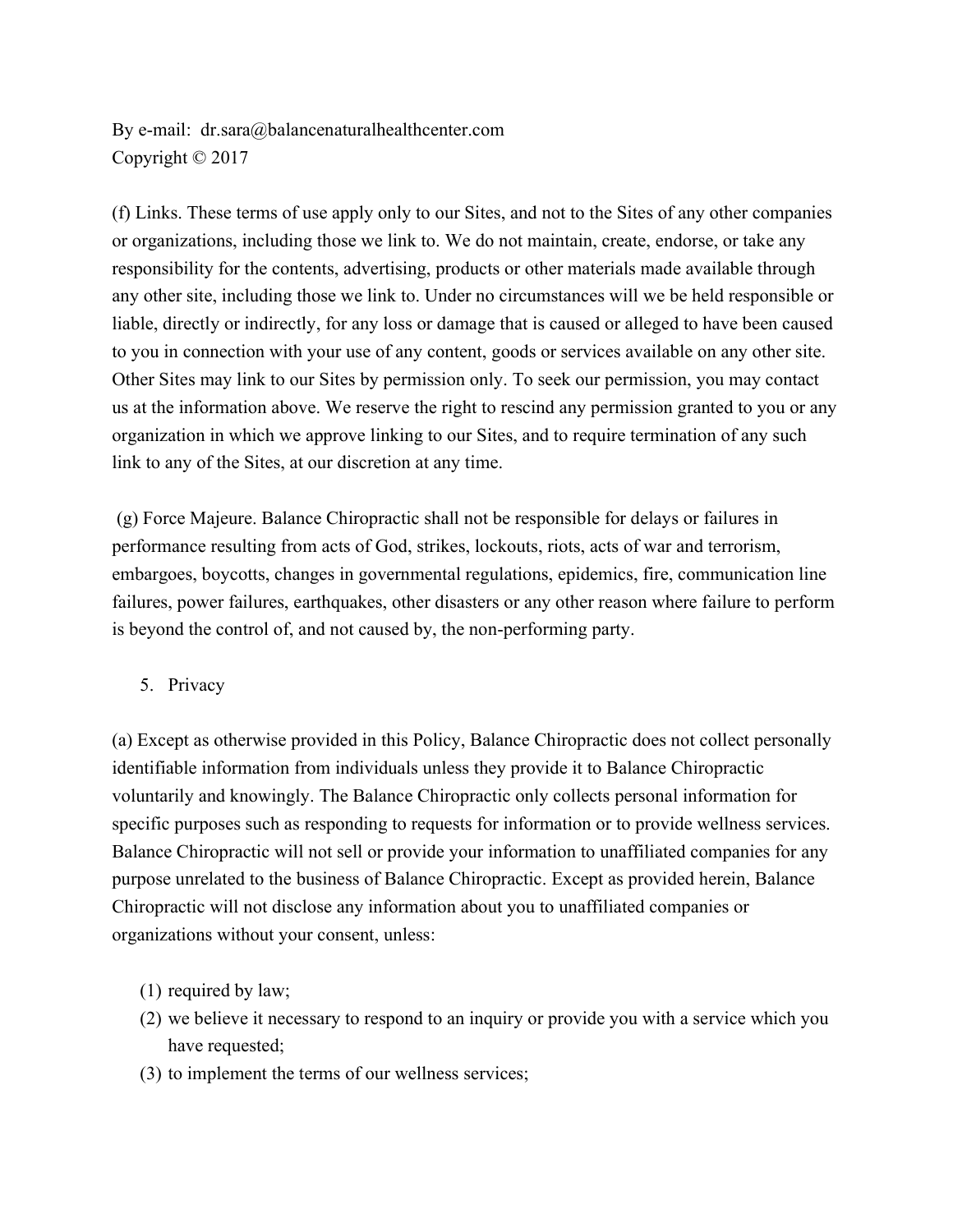(b) Balance Chiropractic recognizes the trust you place in it when you give out personal information. In order to operate the Website or deliver wellness services within the State of Minnesota, Balance Chiropractic may sometimes share your minimal personal information with a service provider under strictly confidential conditions in order to assist you in your wellness matter. Balance Chiropractic will not otherwise disclose your personal information to anyone without your explicit consent.

## 6. Security

(a) Balance Chiropractic will take all reasonable steps to keep secure any information held about you, and to keep this information accurate and up-to-date. Any information you submit is stored on secure servers that are protected in controlled facilities. Balance Chiropractic and data processors respect the confidentiality of any personal information held by Balance Chiropractic. No data can be guaranteed to be 100% secure. Balance Chiropractic cannot give an absolute assurance that the information you provide will be secure at all times. Likewise, Internet, email and other electronic communication between you and Balance Chiropractic may be particularly susceptible to eavesdropping or unauthorized interception.

7. Cookies and Other Information

(a) To Balance Chiropractic' knowledge, Balance Chiropractic does not endorse, place or collect "cookies" on this web site for any reason. "Cookies" are small text files a Web site can use to recognize repeat users, facilitate the user's ongoing access to and use of the site and to track usage behavior of, for example, the Web pages you visit.

(b) While Balance Chiropractic does not participate, benefit, or condone such information gathering, Balance Chiropractic' web site software, web domain hosting service, or others in the chain of internet communication, may automatically collect Cookies and or other information and compile aggregate data for statistical purposes to improve content and services.

8. Access to Your Information

(a) If at any time you want to know exactly what personal information we hold about you or wish to change personal information that is inaccurate or out of date, please contact us and Balance Chiropractic will amend the records.